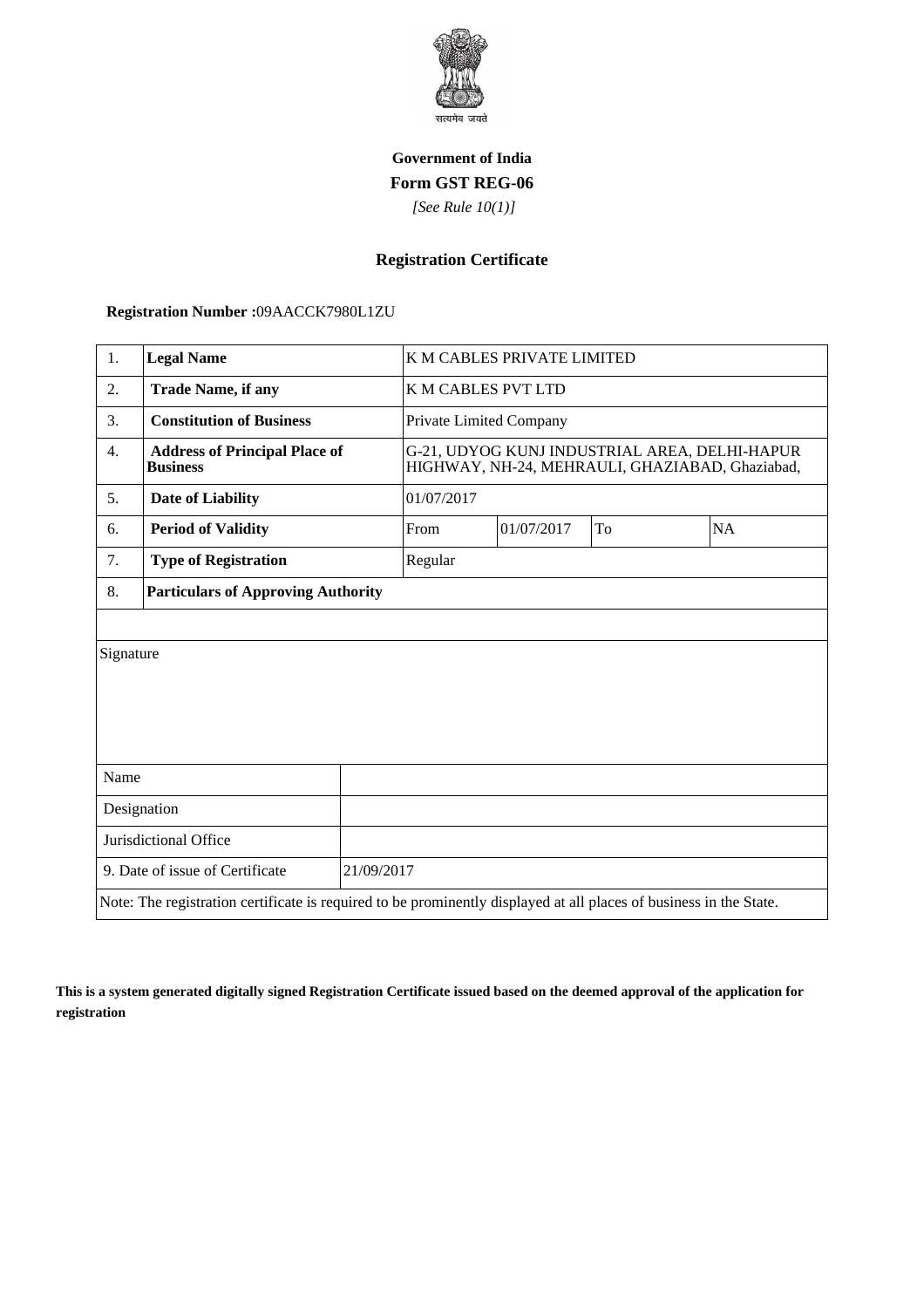

GSTIN 09AACCK7980L1ZU Legal Name K M CABLES PRIVATE LIMITED Trade Name, if any K M CABLES PVT LTD

## **Details of Additional Places of Business**

Total Number of Additional Places of Business in the State 0